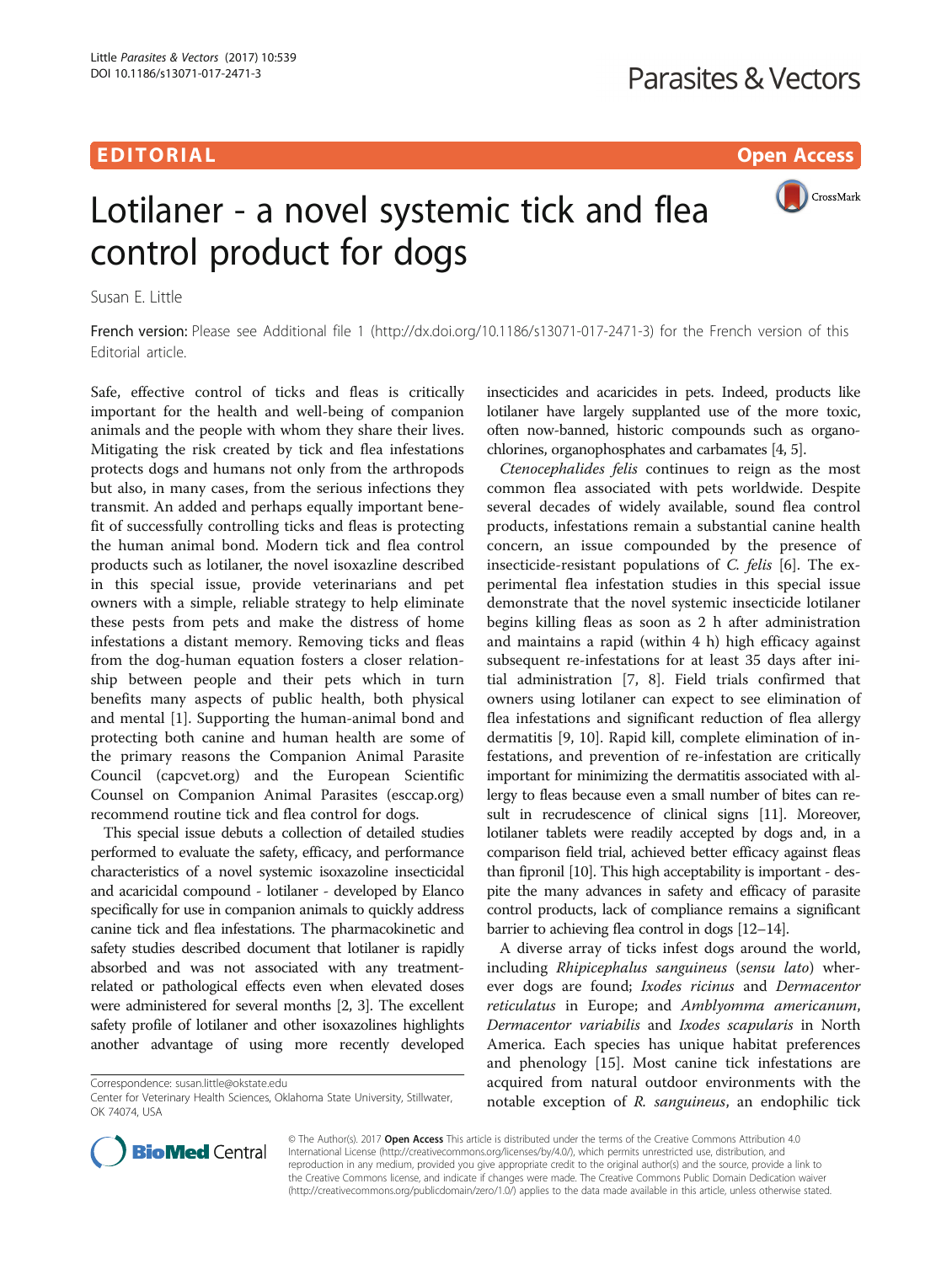<span id="page-1-0"></span>inhabiting homes and kennels [15]. Although published records are incomplete, the geographical distribution of Ixodes spp. in North America and Europe and of A. americanum in North America has dramatically expanded in recent decades [16–19], leading to an increased need for straightforward, robust tick control strategies for dogs in many different regions of the globe. The tick studies presented in this special issue demonstrate that lotilaner treatment readily eliminates infestation with three key European species (I. ricinus, D. reticulatus and R. sanguineus) and the four major North American species (A. americanum, D. variabilis, I. scapularis and R. sanguineus), and that all of the different tick species continued to be killed at a very high efficacy throughout the month following treatment [[20, 21](#page-2-0)]. Detailed studies with I. ricinus revealed the ticks present at the time of treatment were killed within 4–8 h of initial administration, and newly acquired I. ricinus ticks were killed within 12 h of infestation throughout the 35 day study [\[22](#page-2-0)]. Both the rapid onset of action and sustained speed of kill are important; systemic acaricides have been associated with decrease in or complete prevention of transmission of tick-borne disease agents in several studies, including those evaluating the ability of acaricides to prevent tick-borne infection with Borrelia burgdorferi, Anaplasma phagocytophilum, Ehrlichia canis and Babesia canis [\[23](#page-2-0)–[25\]](#page-2-0).

Dog ownership provides many benefits to human health, including encouraging opportunities for exercise, reducing the impact of stressful life events, and developing capacity for empathy, especially in children [1]. However, tick and flea infestations directly threaten both human and canine health. Infestations are at best a nuisance to the owner, dog, and veterinarian alike that often discourages owners from keeping pets indoors or even keeping a pet at all. At worst, these arthropods and the infections they transmit can severely compromise the health of dogs and people. As we forge ever closer bonds with companion animals, insuring dogs and the homes we share with them remain free of ticks and fleas becomes increasingly important. By providing safe, fast, and effective flea control and broad-spectrum tick efficacy for up to 35 days after administration, lotilaner, a novel insecticidal and acaricidal compound, allows us to achieve this goal of protecting dogs from ticks and fleas and protecting the special relationship between dogs and their owners. French translation of the article is available in Additional file 1.

### Additional file

[Additional file 1:](dx.doi.org/10.1186/s13071-017-2471-3) French translation of the article. (PDF 33 kb)

Funding Not applicable.

#### Availability of data and materials

Not applicable.

#### Ethics approval and consent to participate Not applicable.

Consent for publication

Not applicable.

#### Competing interests

The author has received occasional honoraria and travel reimbursement from Elanco in the past 5 years.

#### Publisher's Note

Springer Nature remains neutral with regard to jurisdictional claims in published maps and institutional affiliations.

#### Received: 7 April 2017 Accepted: 11 October 2017 Published online: 01 November 2017

#### References

- 1. Barker SB, Wolen AR. The benefits of human-companion animal interaction: a review. J Vet Med Educ. 2008;35:487–95.
- 2. Kuntz EA, Kammanadiminti S. Safety evaluation of lotilaner in dogs after oral administration as flavoured chewable tablets (Credelio™). Parasit Vectors. 2017. (In press; this collection).
- 3. Toutain CE, Seewald W, Jung M. The intravenous and oral pharmacokinetics of lotilaner in dogs. Parasit Vectors. 2017. (In press; this collection).
- 4. Wismer T, Means C. Toxicology of newer insecticides in small animals. Vet Clin North Am Small Anim Pract. 2012;42:335–47.
- 5. Beugnet F, Franc M. Insecticide and acaricide molecules and/or combinations to prevent pet infestation by ectoparasites. Trends Parasitol. 2012;28:267–79.
- 6. Rust MK. Insecticide resistance in fleas. Insects. 2016;7:10.
- 7. Cavalleri D, Murphy M, Seewald W, Drake J, Nanchen S. Assessment of the speed of flea kill of lotilaner (Credelio™) throughout the month following oral administration to dogs. Parasit Vectors. 2017. (In press; this collection).
- 8. Cavalleri D, Murphy M, Seewald W, Drake J, Nanchen S. Assessment of the onset of lotilaner (Credelio™) speed of kill of fleas on dogs. Parasit Vectors. 2017. (In press; this collection).
- 9. Karadzovska D, Chappell K, Coble S, Murphy M, Cavalleri D, Wiseman S, et al. A randomized, controlled field study to assess the efficacy and safety of lotilaner flavored chewable tablets (Credelio™) in eliminating fleas in clientowned dogs in the USA. Parasit Vectors. 2017. (In press; this collection).
- 10. Cavalleri D, Murphy M, Seewald W, Drake J. A randomized, blinded, controlled field study to assess the efficacy and safety of lotilaner tablets (Credelio™) in controlling fleas in client-owned dogs in European countries. Parasit Vectors. 2017. (In press; this collection).
- 11. Carlotti DN, Jacobs DE. Therapy, control and prevention of flea allergy dermatitis in dogs and cats. Vet Dermatol. 2000;11:83–98.
- 12. Dryden MW. Flea and tick control in the 21st century: challenges and opportunities. Vet Dermatol. 2009;20:435–40.
- 13. Coles TB, Dryden MW. Insecticide/acaricide resistance in fleas and ticks infesting dogs and cats. Parasit Vectors. 2014;7:8.
- 14. Halos L, Beugnet F, Cardoso L, Farkas R, Franc M, Guillot J, et al. Flea control failure? Myths and realities. Trends Parasitol. 2014;30:228–33.
- 15. Dryden MW, Payne PA. Biology and control of ticks infesting dogs and cats in North America. Vet Ther. 2004;5:139–54.
- 16. Medlock JM, Hansford KM, Bormane A, Derdakova M, Estrada-Peña A, George JC, et al. Driving forces for changes in geographical distribution of Ixodes ricinus ticks in Europe. Parasit Vectors. 2013;6:1.
- 17. Barrett AW, Noden BH, Gruntmeir JM, Holland T, Mitcham JR, Martin JE, et al. County scale distribution of Amblyomma americanum (Ixodida: Ixodidae) in Oklahoma: addressing local deficits in tick maps based on passive reporting. J Med Entomol. 2015;52:269–73.
- 18. Khatchikian CE, Prusinski MA, Stone M, Backenson PB, Wang IN, Foley E, et al. Recent and rapid population growth and range expansion of the Lyme disease tick vector, Ixodes scapularis, in North America. Evolution. 2015;69:1678–89.
- 19. Christenson M, Lee X, Larson S, Johnson DH, Jensen J, Meller M, Paskewitz S. Occurrence of Amblyomma americanum (Acari: Ixodidae) and human